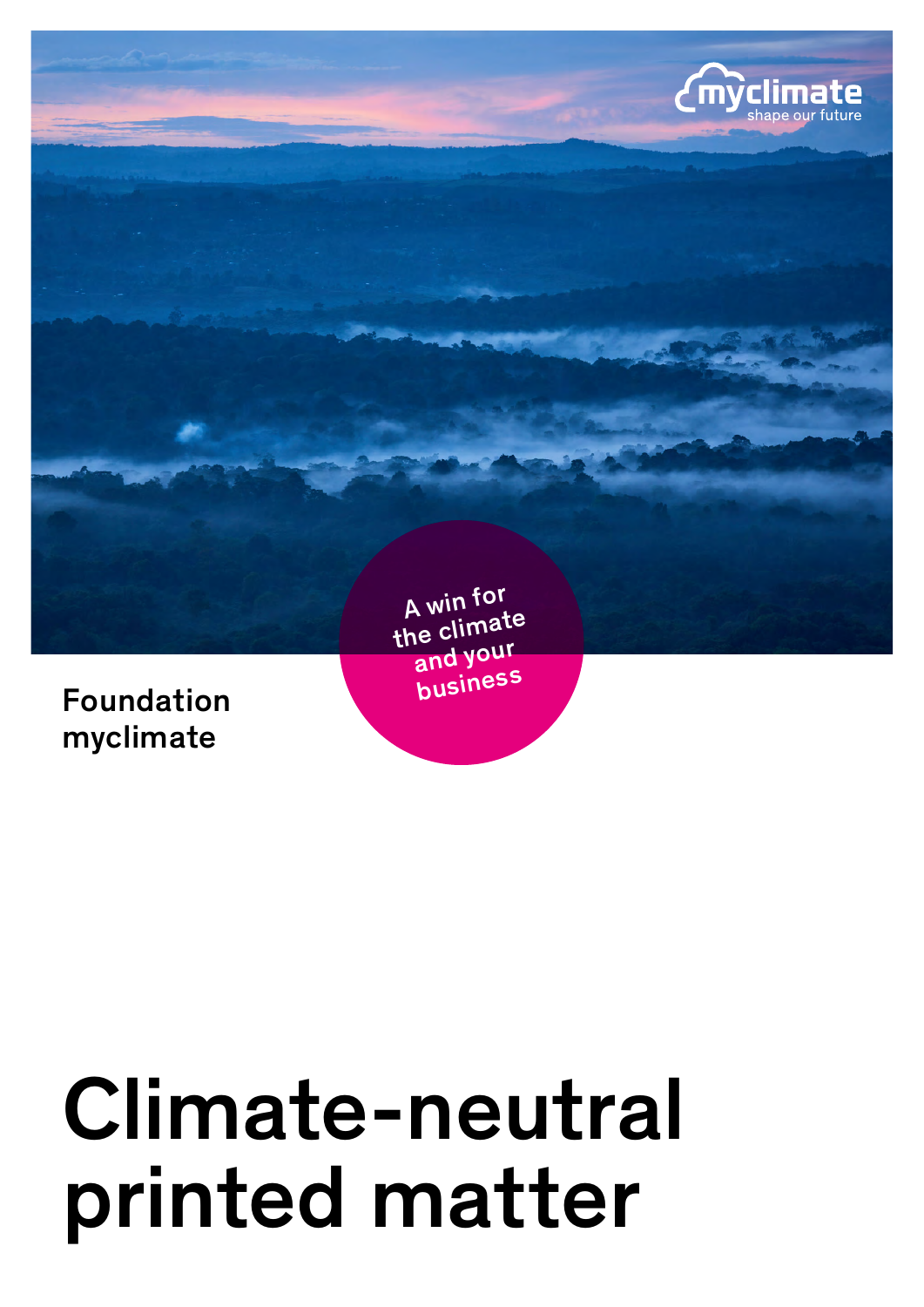### Foundation myclimate

## With a small contribution linked to your order, your are supporting high-quality myclimate carbon offset projects.



**Switzerland** Animal, nature and climate protection



Brazil Electricity from FSC Wood Waste in the Amazon



Madagascar Solar cookers and efficient cookers



India Building biogas digesters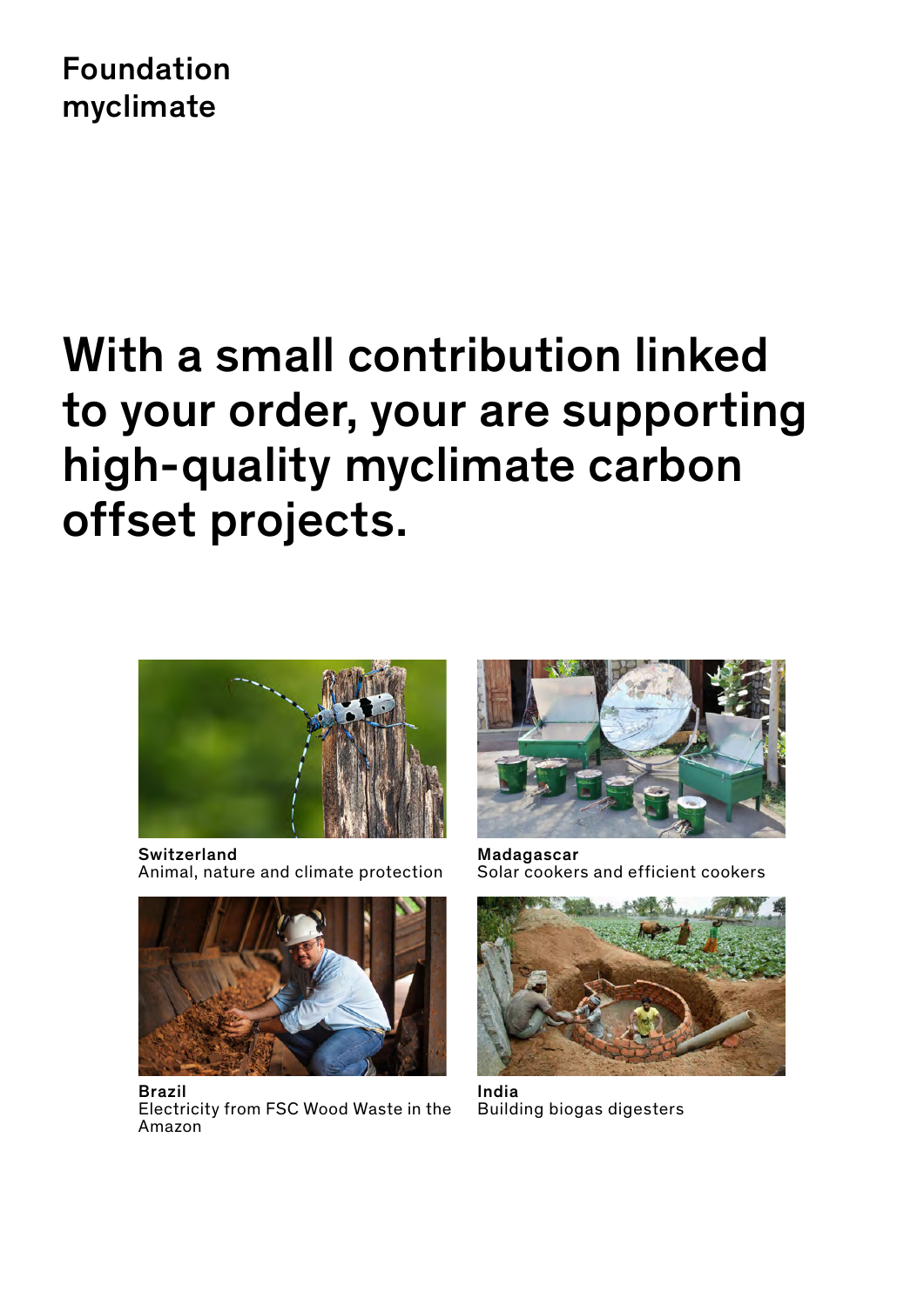#### Benefiting your business and the climate

- Position yourself as a conscientious company and take responsibility for unavoidable CO<sub>2</sub> emissions.
- Communicate your commitment with a credible and traceable

label and set yourself apart from the competition.

- Climate-neutral printed matter as a building block for corporate sustainability.
- Secure yourself a competitive edge.
- You are combating climate change on a local level and making an active contribution to the environment and for future generations.

#### Climate-neutral printed matter – it's really simple:

- 1. In cooperation with myclimate, the renowned climate protection organisation, we calculate the CO₂ emissions associated with your order.
- 2. We offer you the option to offset the emissions. The cost of doing so is generally between 1 and 2 per cent of the order value.
- 3. With your consent, the CO<sub>2</sub> emissions will be offset. You will receive confirmation of this from myclimate.
- 4. Your printing will receive the label «climate-neutral printed matter with myclimate» in addition to a tracking number for the sake of transparency.
- 5. Your customers can enter this number on myclimate.org and directly receive information about your commitment to climate protection and the project you are supporting.



climate protection